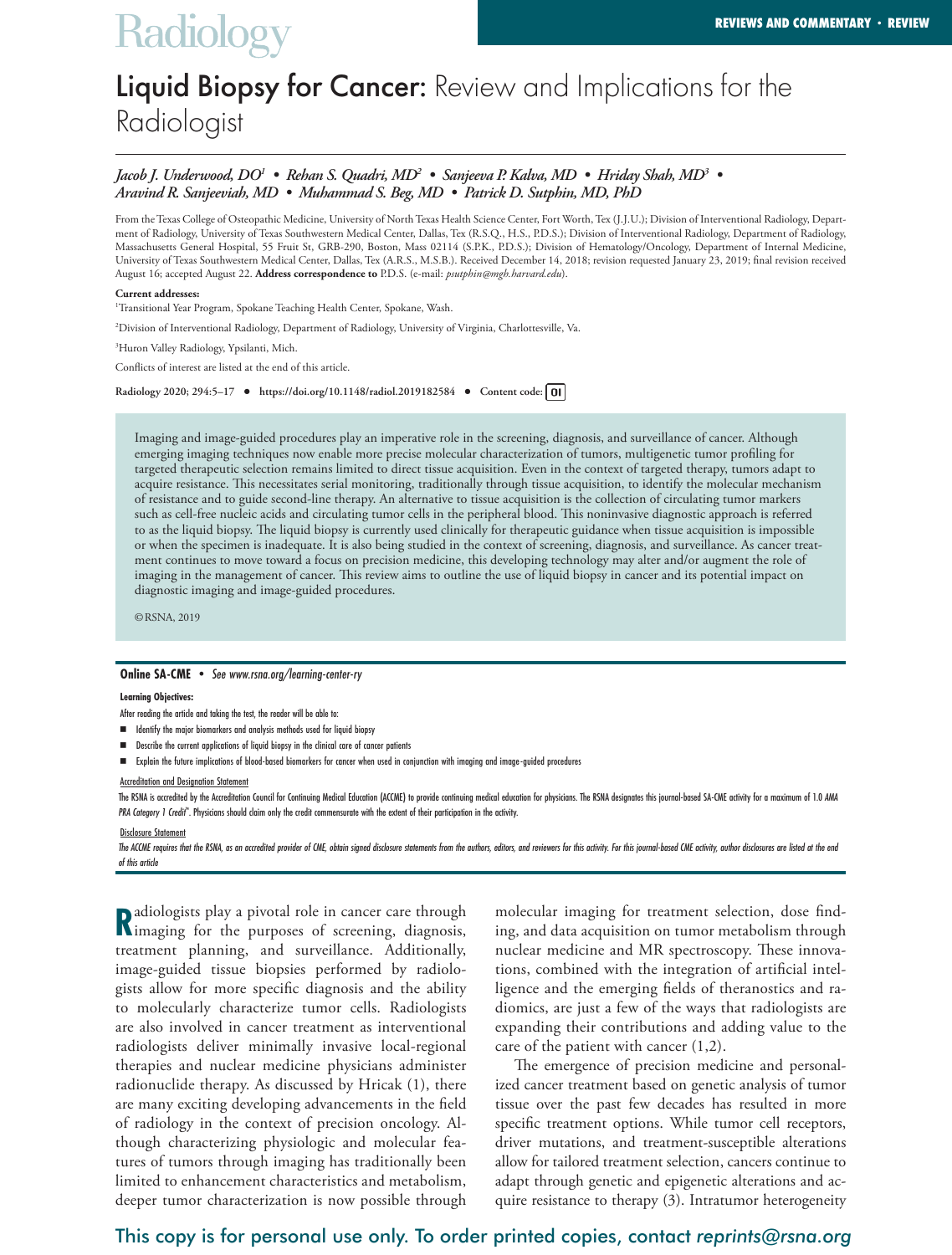## **Abbreviations**

CTC = circulating tumor cell, ctDNA = circulating tumor DNA, EGFR = epidermal growth factor receptor, FDA = Food and Drug Administration, NGS = next-generation sequencing

## Summary

Understanding the utility of liquid biopsy is necessary to prepare for the challenges that will arise in the current diagnostic workflow of many cancers and to anticipate the additional opportunities radiologists may have to use this technology.

## **Essentials**

- n Liquid biopsy is a noninvasive diagnostic approach involving the isolation of circulating tumor markers such as cell-free nucleic acids and circulating tumor cells from peripheral blood.
- n The tumor microenvironment hosts growing and apoptotic cancer cells that release biomarkers into the circulation, which can be collected for the purpose of analyzing tumor biology.
- Circulating biomarkers including circulating tumor DNA and circulating tumor cells can serve as noninvasive tests for screening, diagnosis, prognosis, and therapy guidance for many solid tumors. A variety of analysis methods are being developed to detect and characterize these markers.
- n Improving technology and decreasing costs could allow liquid biopsy to play a complementary role to medical imaging for cancer diagnosis and staging. Percutaneous biopsy with image guidance is anticipated to decrease in overall volume because liquid biopsy has the potential to garner some of the same information regarding the tumor landscape while eliminating the risk of major complications.
- n Radiologists may have opportunities to use liquid biopsy techniques as a means of treatment selection and postprocedural management for patients with cancer undergoing local-regional therapies.

and clonal heterogeneity contribute to these mechanisms, which necessitate continuously improving methods of tumor profiling (4).

The shifting paradigm toward serially monitoring tumor molecular characteristics for the purpose of more precisely guiding therapy provides an opportunity for new diagnostic studies to query this information. The tumor microenvironment hosts transforming cancer cells that can migrate into the bloodstream and release biomarkers into the circulation. These cells and cellular components can be collected for the purpose of analyzing tumor biology in the form of a liquid biopsy. Liquid biopsy refers to the noninvasive diagnostic approach involving the isolation and analysis of circulating tumor markers from peripheral blood. This technology could supplement existing clinical tools by improving detection of recurrent cancer, monitoring treatment, and guiding therapy.

As cancer treatment continues to move toward a focus on targeted precision medicine, liquid biopsy will substantially impact the diagnosis and management of these diseases. It is imperative for radiologists to be aware of this technology and its potential impact on clinical practice. This review aims to summarize the principles and applications of liquid biopsy in solid tumors and postulate its impact on diagnostic imaging and interventional procedures.

## Tumor Microenvironment

The tumor microenvironment is composed of the supportive stromal and cellular elements surrounding a solid tumor (5). The stromal components include the extracellular matrix, blood vessels, macromolecules, and signaling factors. Signaling factors may be generated by active secretion during the lifetime of the cell, passive release during cell death, or by recruitment from native tissues. The cellular component involves the primary tumor cells and tumor-associated cells (fibroblasts, endothelial cells, and immunologic cells) generated by tumor shedding and recruitment from native tissues. These elements can enter the bloodstream and promote oncogenesis, including local tumor growth, metastasis, and immune modulation. Major mechanisms through which this is achieved include programmed tumor signaling; hypoxia and acidosis from tumor overgrowth and metabolism driving genetic instability, progression, and cell migration; and enhanced permeability of tumor microvasculature facilitating leakage of elements from the microenvironment into the bloodstream (5).

An important factor in the process of tumor invasion and metastasis is epithelial-to-mesenchymal transition. This process involves the transition of the epithelial cell to a mesenchymal cell phenotype, leading to an enhanced ability to migrate, invade, and develop resistance to cell death (6). Loss of epithelial cell polarity, loss of cell-cell adherence, and cytoskeletal remodeling contributes to the migratory potential of cells (7). Once cells migrate to an optimal site, they can reverse epithelial-to-mesenchymal transition and re-express epithelial markers, leading to metastasis and colonization of the new site  $(7)$  (Fig 1).

During the process of cell migration, cellular components containing genetic information are released into the bloodstream. Sampling of these biomarkers from the blood provides a noninvasive method to analyze tumor biology and may serve as an alternative to tissue acquisition.

## Liquid Biopsy Biomarkers and Analytic Techniques

Growing and apoptotic cancer cells have been shown to release specific biomarkers into the circulation that can be collected in a venous blood sample. Most studied among these are short DNA fragments of cell-free DNA called circulating tumor DNA (ctDNA) and circulating tumor cells (CTCs) (8,9). Analysis of these tumor biomarkers could serve as a largely noninvasive test for screening, diagnosis, prognosis, and therapy guidance for many tumor types. (It is worth noting that because liquid biopsy requires needle puncture of a peripheral vein, it is not a completely noninvasive method; however, it is generally referred to as noninvasive in the same way diagnostic imaging requiring intravenous contrast is). Liquid biopsy generally involves obtaining blood from a peripheral venous site such as the median cubital vein (Fig 2).

Tests require a relatively small amount of blood. For example, CellSearch (Menarini Silicon Biosystems; Huntington Valley, Pa) requires a 7.5-mL sample of whole blood whereas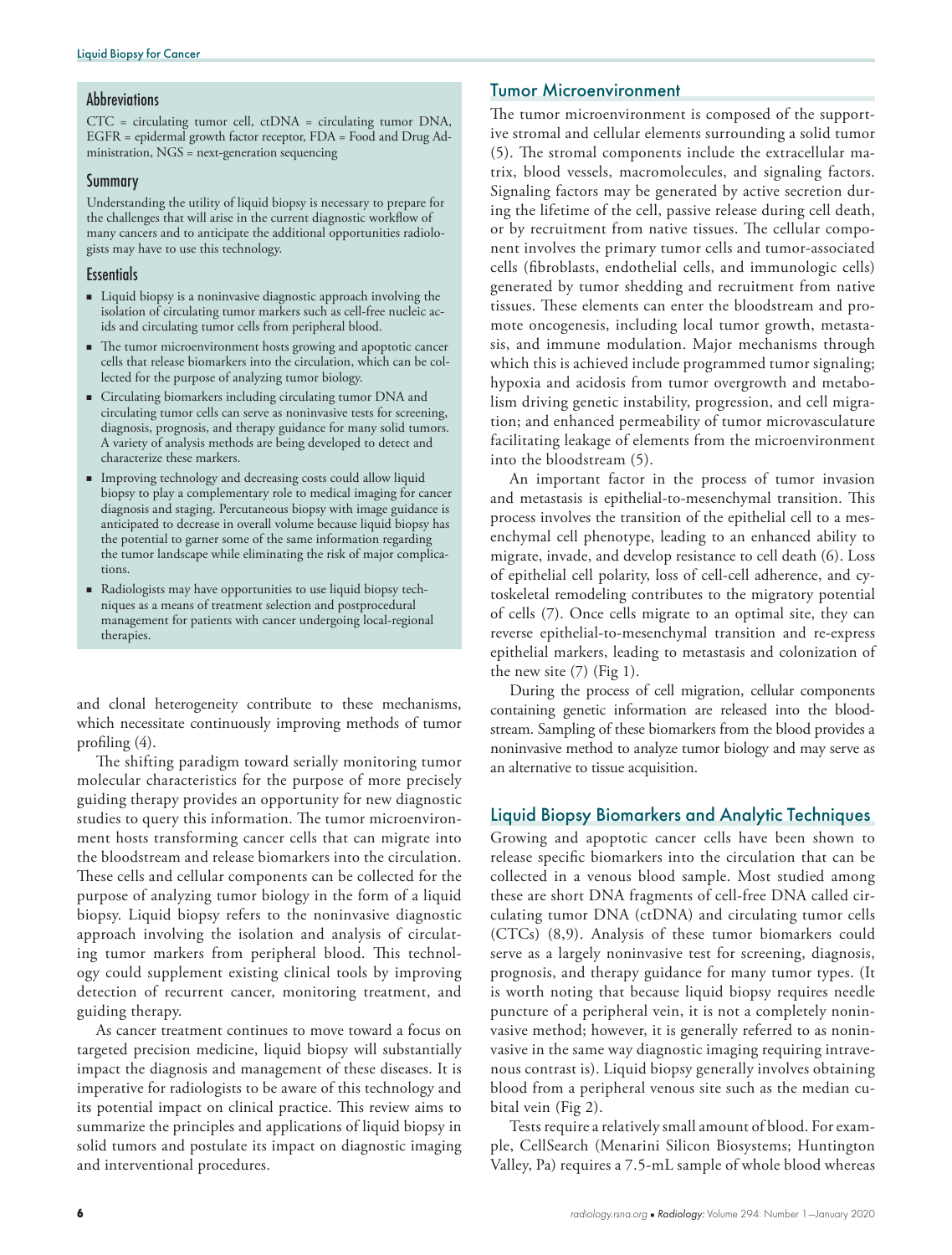

Figure 1: Illustration shows mechanisms of translocation of tumor cells and cellular components into bloodstream. Noncellular tumor components may enter bloodstream through *(1)* passive secretion during cell death by apoptosis or necrosis or *(2)* active secretion. *(3)* Epithelial-mesenchymal transition leads to enhanced ability for tumor cells to migrate. *(4)* Recruitment from native tissues also contributes to release of these cells and factors into bloodstream. cfRNA = cell-free RNA, CTC = circulating tumor cell, ctDNA = circulating tumor DNA, EMT = epithelial-to-mesenchymal transition cell.



Figure 2: Illustration shows comparison of percutaneous biopsy versus liquid biopsy characteristics. CTC = circulating tumor cell, ctDNA = circulating tumor DNA, miRNA = microRNA, TEP = tumor-educated platelet.

FoundationOne (Foundation Medicine, Cambridge, Mass) liquid biopsy requires two 8.5-mL tubes of blood. After collection, processing is extremely variable. Some systems are benchtop apparatuses that can be purchased for a facility,

reaction for ctDNA is U.S. Food and Drug Administration (FDA) approved for determining tumor sensitivity or resistance to tyrosine kinase inhibitors in non–small cell lung cancer (12). Presently, the FDA has approved three treatments

whereas others require the sample be sent to a central processing facility. Refer to Table 1 and Table 2 for further details.

MicroRNA, tumor-educated platelets, and tumor-derived exosomes are additional biomarkers that are promising but remain early in development. Of note, certain biomarkers including ctDNA, microRNA, and tumor-derived exosomes can be found in bodily fluids other than blood, including saliva, pleural fluid, urine, and cerebral spinal fluid. A summary of the biomarkers for liquid biopsy and their current use can be found in Table 3.

## Circulating Tumor DNA

Circulating cell-free DNA can be found in plasma as well as other body fluids. Levels can be elevated in a variety of settings including cancer, infection, and inflammatory conditions. In the setting of cancer, a portion of the cellfree DNA contains tumorspecific characteristics and is termed *ctDNA*, which is often distinguished from normal cell-free DNA by the presence of mutations concordant with the tumor of origin (10). The half-life of ctDNA has been found to be around 2 hours (11). This necessitates rapid processing or preservation of samples but also makes ctDNA a useful dynamic marker of tumor status.

Techniques to analyze ctDNA include several polymerase chain reaction–based methods and next-generation sequencing (NGS). An epidermal growth factor receptor (*EGFR*) mutation test using real-time polymerase chain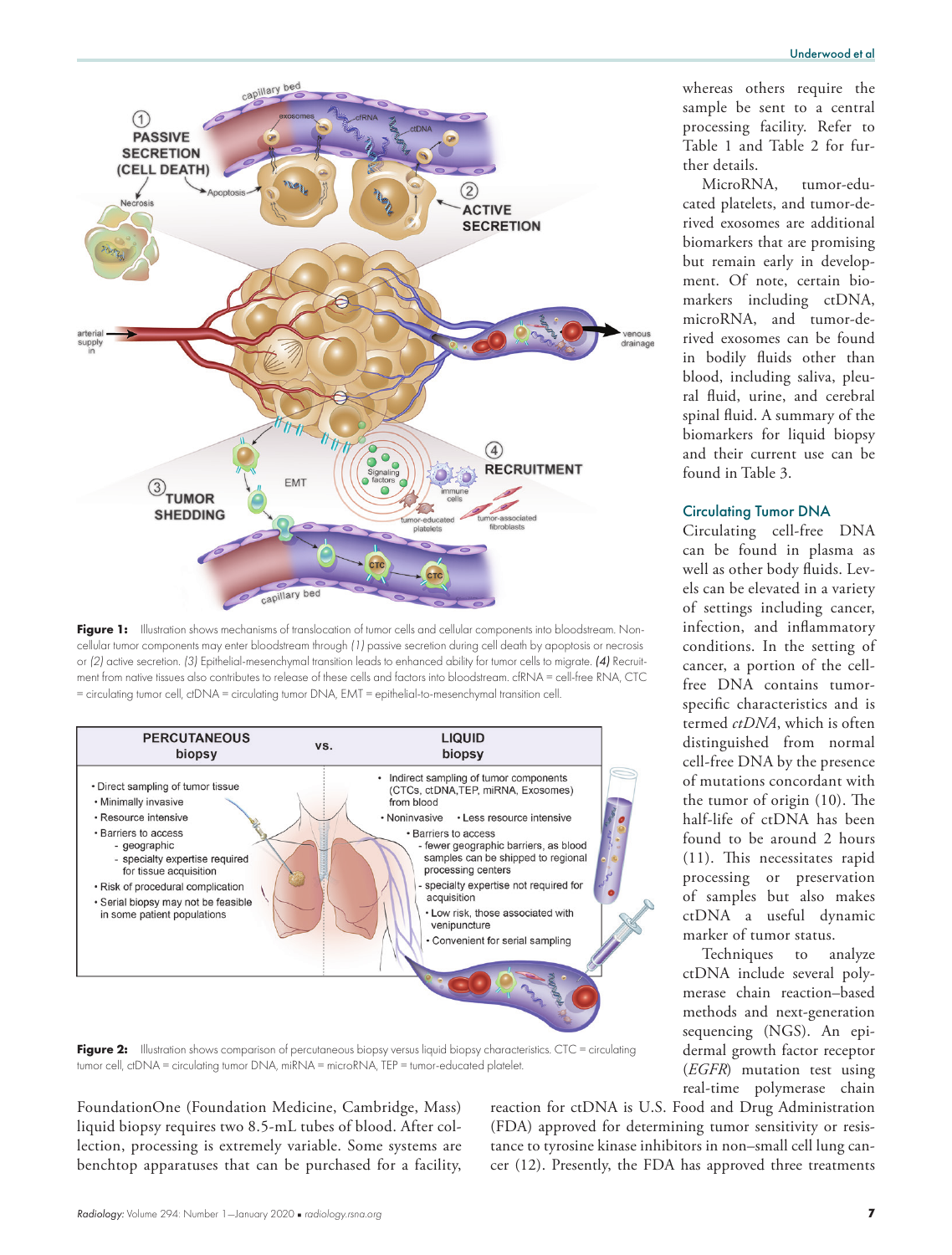|                               | Table 1: Techniques for the Analysis of Circulating Tumor DNA                                                                                                                                                                                                                                                                                                                                                   |                                                                                               |                                                                                              |                                                                                                                                                                                                                                                                                                                                   |  |  |  |  |
|-------------------------------|-----------------------------------------------------------------------------------------------------------------------------------------------------------------------------------------------------------------------------------------------------------------------------------------------------------------------------------------------------------------------------------------------------------------|-----------------------------------------------------------------------------------------------|----------------------------------------------------------------------------------------------|-----------------------------------------------------------------------------------------------------------------------------------------------------------------------------------------------------------------------------------------------------------------------------------------------------------------------------------|--|--|--|--|
| Technique                     | Description                                                                                                                                                                                                                                                                                                                                                                                                     | Advantages                                                                                    | Disadvantages                                                                                | Clinical Use                                                                                                                                                                                                                                                                                                                      |  |  |  |  |
| sequencing                    | Next-generation DNA is fragmented, ligated with custom High throughput;<br>adapter sequences, and covalently<br>linked to a solid silicon surface. After<br>amplification, the linked clusters of<br>DNA are optically read, resulting in<br>millions of simultaneous sequencing<br>reactions. Finally, these smaller<br>sequences are bioinformatically<br>combined into a complete genomic<br>sequence        | low cost per<br>sequencing<br>after initial<br>implementation                                 | Analysis is complex;<br>high cost to<br>implement                                            | FoundationOne Liquid<br>(Foundation Medicine,<br>Cambridge, Mass) was<br>recently granted Breakthrough<br>Device designation by the FDA                                                                                                                                                                                           |  |  |  |  |
| Real-time PCR                 | DNA is amplified by repeated cycles<br>of high-temperature denaturation;<br>polymerization with primers,<br>nucleotides, and heat-stable DNA<br>polymerase; and finally, reannealing                                                                                                                                                                                                                            | Low cost;<br>readily available<br>and simple to<br>implement                                  | Low sensitivity;<br>analysis is specific<br>to primer-enclosed<br>regions of DNA<br>sequence | Cobas EGFR Mutation Test v2<br>(Roche Molecular Diagnostics,<br>Pleasonton, Calif) is a real-time<br>PCR test that is FDA approved<br>for testing of circulating<br>tumor DNA for the presence<br>of T790M mutation used to<br>detect sensitivity or resistance<br>to tyrosine kinase inhibitors in<br>non-small cell lung cancer |  |  |  |  |
| Digital droplet<br><b>PCR</b> | DNA is emulsified into droplets before<br>being amplified by PCR in thousands<br>of parallel reactions. Target sequence<br>may then be analyzed by a selected<br>method                                                                                                                                                                                                                                         | High sensitivity<br>and specificity;<br>able to analyze<br>multiple samples<br>simultaneously | Analysis is specific<br>to primer-enclosed<br>regions of DNA<br>sequence                     | Currently not used clinically                                                                                                                                                                                                                                                                                                     |  |  |  |  |
|                               | Scorpion ARMS Specific mutated sequences of DNA<br>are selectively amplified by targeted<br>primer binding. Detection of<br>amplification is carried out by using<br>bifunctional molecules containing a<br>PCR primer covalently linked to a<br>probe. Probe contains both a<br>fluorophore and quencher that are<br>separated during PCR, leading<br>to an increase in fluorescence from<br>the reaction tube | High sensitivity;<br>low cost                                                                 | Analysis is limited<br>to probe-specific<br>DNA sequence                                     | Currently not used clinically                                                                                                                                                                                                                                                                                                     |  |  |  |  |
|                               | PNA-LNA PCR DNA fragments are amplified by PCR<br>in the presence of a PNA clamp that<br>leads to preferential amplification<br>of mutant sequences. Sequences<br>are subsequently detected by a<br>fluorescent primer that incorporates<br>LNAs to increase specificity                                                                                                                                        | High sensitivity;<br>low cost                                                                 | Analysis is specific<br>to primer-enclosed<br>regions of DNA<br>sequence                     | Currently not used clinically                                                                                                                                                                                                                                                                                                     |  |  |  |  |

Note.—ARMS = amplification refractory mutation system, FDA = Food and Drug Administration, LNA = locked nucleic acid, PCR = polymerase chain reaction, PNA = peptide nucleic acid.

on the basis of tumor molecular characteristics regardless of the primary site of the tumor (tumor agnostic). These include cases with deficient mismatch repair enzymes and tumors harboring *RET* and *TRK* gene alterations, both found in a small proportion of cancers (13). Cell-free DNA assays allow clinicians to evaluate patients for such actionable mutations at any time point during the disease course.

A variety of detection and analysis methods are being developed for ctDNA. A summary of some of these methods can be found in Table 1.

## Circulating Tumor Cells

CTCs are rare cells that are shed from tumors into circulation and are found at concentrations of 0 to over 3000 cells per milliliter of blood in patients with metastatic disease (14). The half-life of CTCs is also very short and has been estimated to be between 1–2.4 hours (15). Polymerase chain reaction–based methods, as well as several purification methods to isolate these rare cells from blood, have been investigated. CTC technology has FDA approval for use in the prognostication of metastatic colorectal, breast,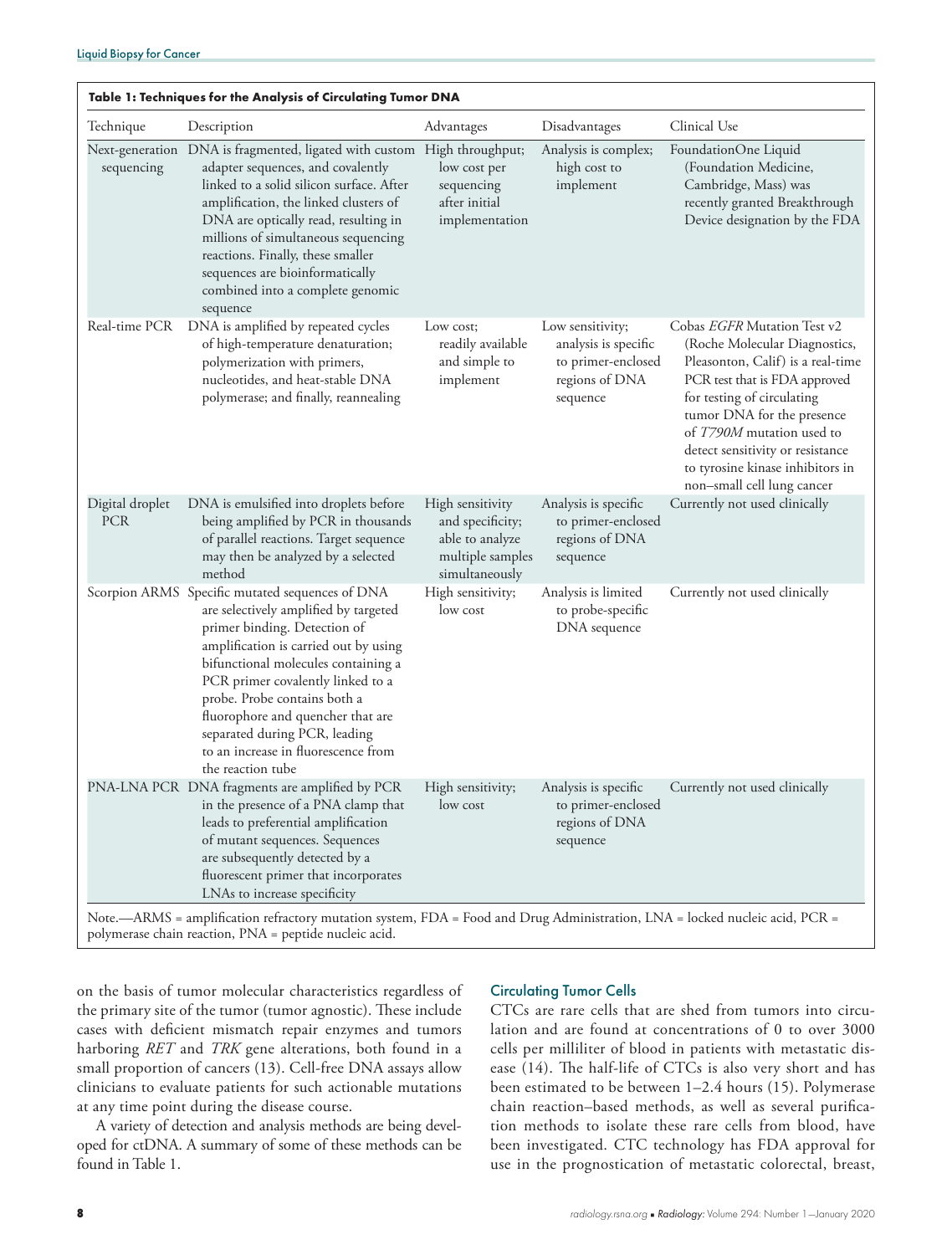| Table 2: Techniques for the Isolation and Detection of CTCs                                                           |                                                                                                                                                                                                                                                                                                                                                                                                                                                                                                                                                                                                                                                     |                                                                                                                                                          |                                                                                                                                                                     |                                                                                                                     |  |  |  |
|-----------------------------------------------------------------------------------------------------------------------|-----------------------------------------------------------------------------------------------------------------------------------------------------------------------------------------------------------------------------------------------------------------------------------------------------------------------------------------------------------------------------------------------------------------------------------------------------------------------------------------------------------------------------------------------------------------------------------------------------------------------------------------------------|----------------------------------------------------------------------------------------------------------------------------------------------------------|---------------------------------------------------------------------------------------------------------------------------------------------------------------------|---------------------------------------------------------------------------------------------------------------------|--|--|--|
| Technique                                                                                                             | Description                                                                                                                                                                                                                                                                                                                                                                                                                                                                                                                                                                                                                                         | Advantages                                                                                                                                               | Disadvantages                                                                                                                                                       | Clinical Use                                                                                                        |  |  |  |
| CellSearch<br>(Menarini<br>Silicon<br>Biosystems;<br>Huntington<br>Valley, Pa)                                        | Semiautomated immunomagnetic enrichment<br>and staining system. Centrifuged cells from<br>a 7.5-mL sample of whole blood are mixed<br>with magnetic iron nanoparticles coated<br>with anti-EpCAM antibody. Following<br>immunomagnetic separation, the enriched<br>epithelial cells are stained with<br>fluorescence-labeled antibodies against<br>cytokeratins and leukocyte common antigen<br>CD45; cell nuclei are stained with<br>DAPI fluorescence DNA dye. EpCAM and<br>cells displaying a combination of DAPI+/<br>cytokeratins+/CD45 are thus selected as a<br>CTC. Final step involves trained personnel<br>confirming fluorescent imaging | Well validated; good<br>reproducibility                                                                                                                  | May miss EMT<br>cells; low<br>sensitivity,<br>low specificity                                                                                                       | FDA approved for<br>prognostication<br>in metastatic breast<br>cancer, colorectal<br>cancer, and<br>prostate cancer |  |  |  |
| <b>ISET</b> systems<br><i>(includes)</i><br>Rarecells<br>[Paris, France]<br>and<br>ScreenCell<br>[Westford,<br>Mass]) | Isolation by filtration technique. Blood samples<br>are diluted with red cell lysis buffer and placed<br>into wells of a filter module. Gentle suction is<br>used to pull the smaller peripheral blood<br>leukocytes through a 7.5- or 8-µm polycarbonate<br>microfiltration platform. The remaining unfiltered<br>cells include the larger tumor cells that can then<br>be further processed with immunohistochemistry<br>and molecular-genetic analyses                                                                                                                                                                                           | Higher sensitivity<br>than CellSearch;<br>nonantigen<br>dependent; isolates<br>circulating tumor<br>microemboli and<br>EMT cells; cells<br>remain intact | Labor-intensive;<br>low specificity;<br>early in<br>development                                                                                                     | Currently not used<br>clinically                                                                                    |  |  |  |
| MagSweeper                                                                                                            | Automated immunomagnetic isolation<br>system. 4.5-µm magnetic beads coated with<br>anti-EpCAM antibody are mixed with a<br>sample of blood cells. A 6-mm magnetic rod<br>covered with an ultrathin plastic sheath is<br>robotically swept through a well containing<br>the immunomagnetically labeled sample.<br>Epithelial cells are captured without damage<br>as the rod gently sweeps through the solution.<br>After several rounds of a wash-release-<br>recapture process to remove contaminating<br>cells, the now-purified cells can be further<br>analyzed or frozen for later use                                                         | High recovery and<br>purity; cells remain<br>intact                                                                                                      | May miss EMT<br>cells; early in<br>development                                                                                                                      | Currently not used<br>clinically                                                                                    |  |  |  |
| Microfluidics<br><i>(includes)</i><br>CTC-Chip,<br>Herringbone-<br>Chip, and<br>CTC-iCHIP)                            | Immunocytometric isolation method.<br>Microfluidic devices equipped with channels<br>of varying shapes and internal walls coated<br>with anti-EpCAM antibodies are used to<br>capture CTCs as blood is pumped through<br>the channels. Newer prototypes such as<br>CTC-iCHIP use a combination of<br>magnetophoresis and flow dynamics to<br>isolate CTCs as they flow through the device                                                                                                                                                                                                                                                           | Higher sensitivity<br>than CellSearch;<br>isolates EMT cells;<br>cells remain intact                                                                     | Challenging to<br>scale up for<br>industrial use;<br>early in<br>development                                                                                        | Currently not used<br>clinically                                                                                    |  |  |  |
|                                                                                                                       | Real-time PCR Indirect method of detection that works by<br>measuring levels of epithelial- or<br>lung-specific mRNA transcripts in cell<br>lysates through reverse-transcription PCR.<br>RNA is isolated, converted to cDNA by<br>a reverse-transcriptase reaction, and then<br>used in a real-time PCR reaction. The<br>levels of target gene expression produced<br>by PCR can be used to estimate CTC levels                                                                                                                                                                                                                                    | High sensitivity                                                                                                                                         | Indirect; difficult<br>to reproduce;<br>unable to<br>accurately assess<br>cell number,<br>morphology, or<br>characteristics<br>because cells are<br>not left intact | Currently not used<br>clinically                                                                                    |  |  |  |

Note.—CTC = circulating tumor cell, DAPI = 4',6-diamidino-2-phenylindole, EMT = epithelial-to-mesenchymal transition cells, EpCAM = epithelial cell adhesion molecule, FDA = Food and Drug Administration, ISET = isolation by size of epithelial tumors cells, PCR = polymerase chain reaction.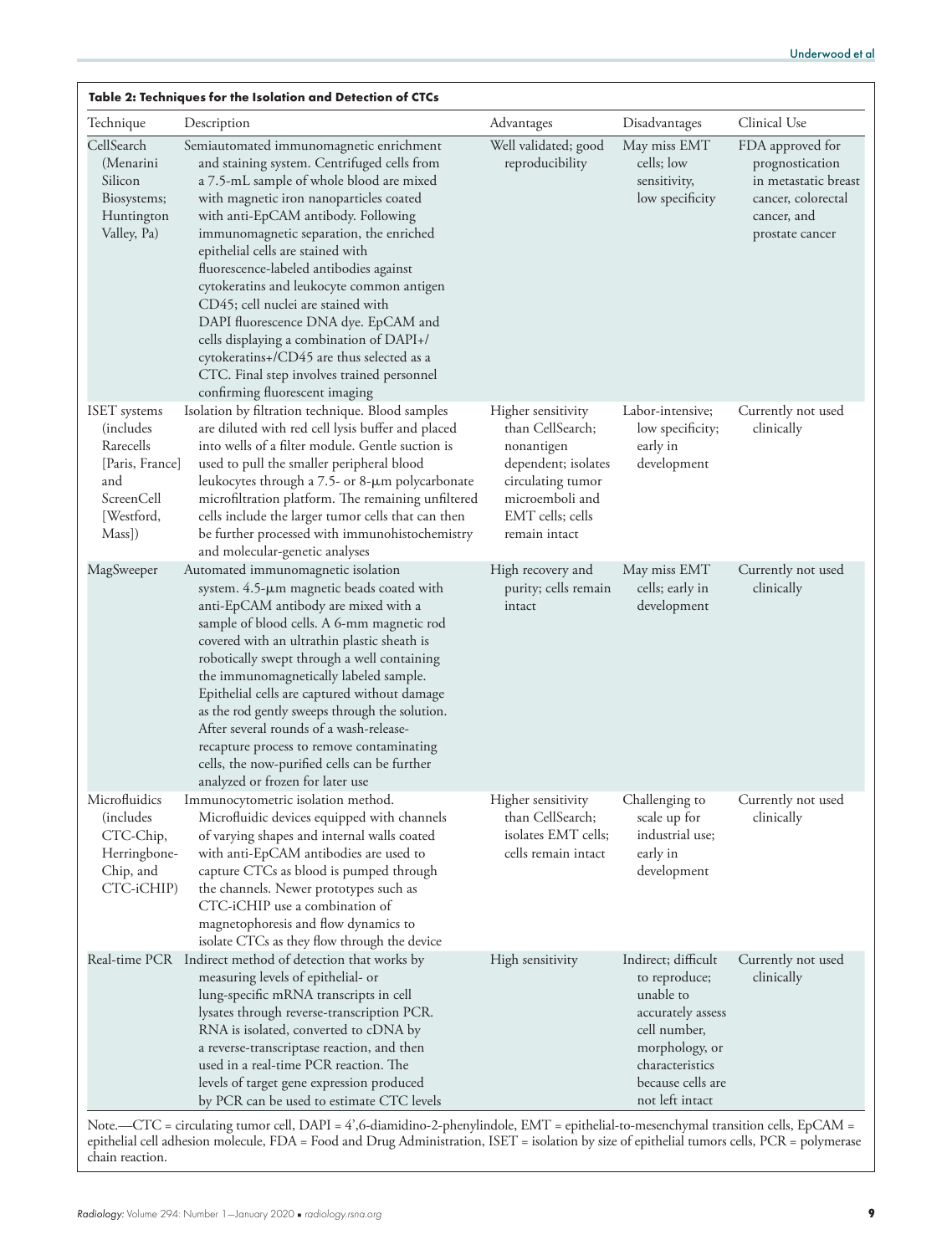| Biomarker                 | Description                                                                                                                                                                                                     | Role                                                                                                                                                                                                                                                                          | Advantages                                                                                                                                                     | Disadvantages                                                                                                                  | Clinical Use                                                                                                                                                                                                                                                                                                                                                                                      |
|---------------------------|-----------------------------------------------------------------------------------------------------------------------------------------------------------------------------------------------------------------|-------------------------------------------------------------------------------------------------------------------------------------------------------------------------------------------------------------------------------------------------------------------------------|----------------------------------------------------------------------------------------------------------------------------------------------------------------|--------------------------------------------------------------------------------------------------------------------------------|---------------------------------------------------------------------------------------------------------------------------------------------------------------------------------------------------------------------------------------------------------------------------------------------------------------------------------------------------------------------------------------------------|
| <b>CTCs</b>               | Rare, intact tumor<br>cells from solid<br>tumors that have<br>been shed into<br>blood or lymphatic<br>vessels                                                                                                   | Cell counts or cell<br>contents (DNA,<br>RNA, and proteins)<br>are used to gain<br>information regarding<br>prognosis, treatment<br>response, treatment<br>selection, and early<br>recurrence detection                                                                       | Broad utility                                                                                                                                                  | Gathering<br>adequate<br>number of<br>intact cells is<br>challenging;<br>analysis<br>methods<br>are still under<br>development | CellSearch (Menarini Silicon<br>Biosystems; Huntington<br>Valley, Pa) analysis of<br>CTCs is FDA approved for<br>prognostication in metastatic<br>breast cancer, colorectal<br>cancer, and prostate cancer                                                                                                                                                                                        |
| Circulating<br>tumor DNA  | Freely circulating<br>single- or double-<br>stranded DNA,<br>shed by either<br>living or dying<br>tumor cells into<br>the blood                                                                                 | Mutations of DNA<br>and DNA methylation<br>patterns used for<br>screening and<br>diagnosis, monitoring<br>and prognosis,<br>prediction of therapy<br>response, and targeted<br>therapy                                                                                        | Well-developed<br>analysis<br>techniques                                                                                                                       | in plasma with<br>short half-life                                                                                              | Rapidly degraded FDA approved for determining<br>tumor sensitivity or resistance<br>to tyrosine kinase inhibitors<br>in non-small cell lung cancer<br>through Cobas EGFR<br>Mutation Test v2 (Roche<br>Molecular Diagnostics, Pleas-<br>anton, Calif);<br>FoundationOne Liquid<br>(Foundation Medicine,<br>Cambridge, Mass) was recently<br>granted Breakthrough Device<br>designation by the FDA |
| MicroRNA                  | Short, stable,<br>noncoding RNA<br>gene products<br>made up of<br>19-25 nucleotides                                                                                                                             | Upregulation or<br>downregulation<br>of expression of<br>specific microRNAs<br>has been shown to<br>be a potential marker<br>for screening,<br>diagnosis, prognosis,<br>and targeted therapy<br>in lung cancer                                                                | Stable in blood<br>(compared)<br>with other<br>nucleic acids);<br>potentially<br>detectable in<br>multiple body<br>fluids (plasma,<br>serum, urine,<br>saliva) | Early in<br>development;<br>microRNA<br>profiles in<br>lung cancer<br>have been<br>inconsistent<br>from study to<br>study      | Currently not used clinically                                                                                                                                                                                                                                                                                                                                                                     |
| platelets                 | Tumor-educated Anucleate fragments<br>of megakaryocytes;<br>tumor cells interact<br>with these fragments<br>by activating surface<br>receptors, which<br>alters expression<br>of platelet cytokines<br>and mRNA | Analysis of the mRNA<br>profiles of tumor-<br>educated platelets<br>may provide important<br>information for lung<br>cancer screening,<br>diagnosis, and<br>treatment selection                                                                                               | Highly stable<br>in blood;<br>abundant;<br>potential use<br>for multiple<br>cancer-type<br>screening                                                           | Early in<br>development                                                                                                        | Currently not used clinically                                                                                                                                                                                                                                                                                                                                                                     |
| Tumor-derived<br>exosomes | Membrane vesicles<br>$50-100$ -nm in size<br>that are products<br>of endocytosis;<br>transfer information<br>(through contained<br>DNA, RNA, and<br>proteins) from donor<br>to recipient cells                  | Levels of circulating<br>exosomes and analysis<br>of their contents<br>(RNA and microRNA)<br>may provide<br>information for<br>diagnosis, prognosis,<br>and prediction of<br>response to treatment<br>Note.—CTC = circulating tumor cell, FDA = Food and Drug Administration. | Can be found<br>in blood,<br>ascites, and<br>pleural fluid                                                                                                     | Early in<br>development                                                                                                        | Currently not used clinically                                                                                                                                                                                                                                                                                                                                                                     |

and prostate cancer (16–18). Several isolation and analysis methods are being developed for CTCs and a summary of some of these can be found in Table 2.

## Imaging and Liquid Biopsy in Selected Cancers

Radiologists play an integral role in the management of virtually every cancer type. Here we discuss the current role of imaging and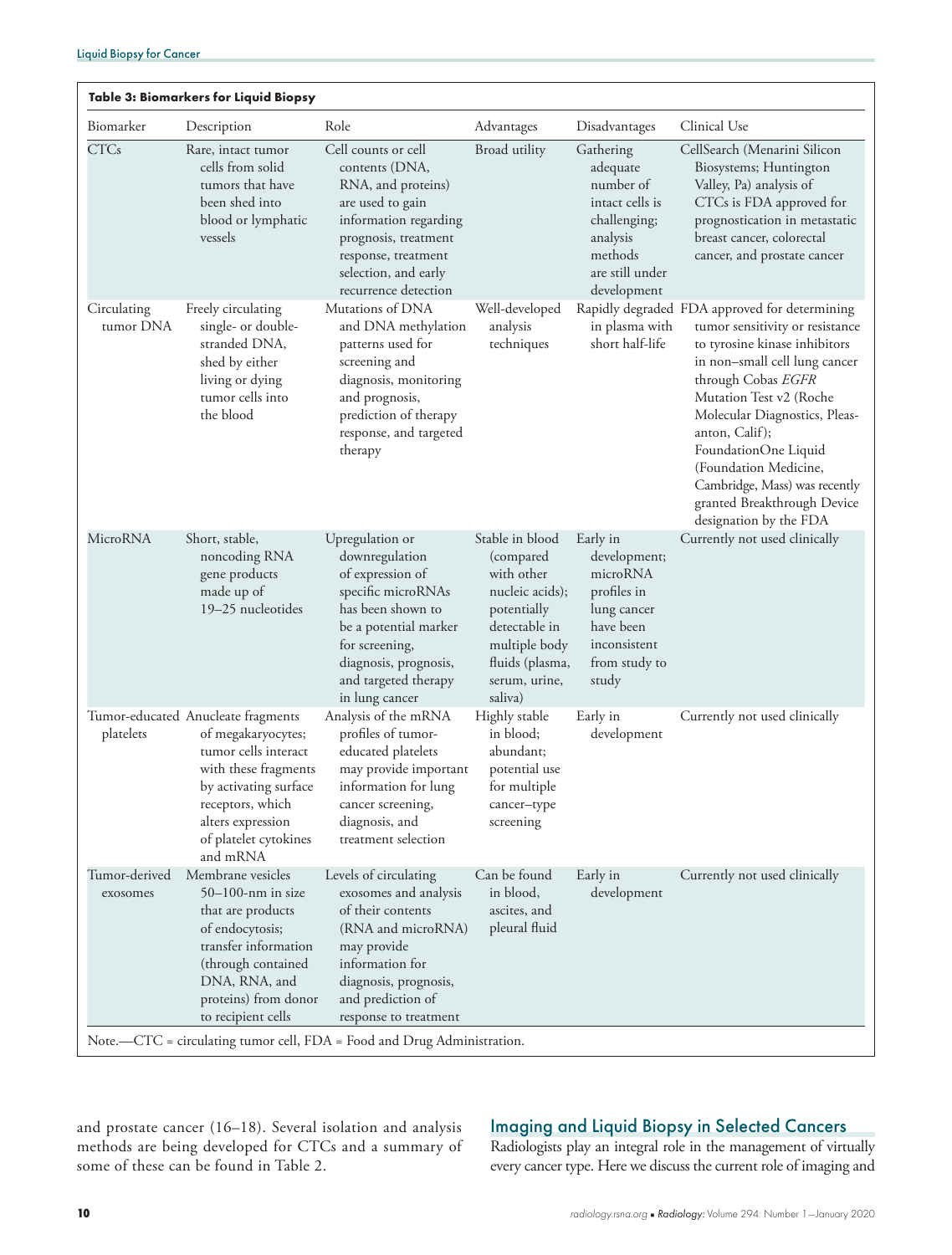the developing complementary role of liquid biopsy by using the examples of lung cancer, colorectal cancer, and pancreatic cancer.

## Lung Cancer

Radiologists play an important role in lung cancer screening, staging, surgical and therapeutic planning, and treatment response monitoring. In the last decade, the United States has adopted low-dose CT for lung cancer screening in smokers with high risk (19,20). After detection, TNM staging can be accomplished with various studies including CT, PET, integrated PET/CT, and image-guided tissue biopsy for confirmation (21). The addition of MRI is helpful when brain metastasis, adrenal metastasis, mediastinal invasion, chest wall invasion, or spinal cord invasion is suspected (22).

Higher levels of ctDNA have been shown to correlate with worse prognosis for lung cancer (23). Levels of ctDNA have also been shown to correlate with tumor volume as measured with CT and PET/CT, to help distinguish between residual disease and treatment-related changes at imaging, and to provide earlier response assessment than radiographic approaches (24). Perhaps the greatest utility of ctDNA for lung cancer is identifying driver mutations such as *EGFR*, *ALK*, and *ROS1* mutations. In patients with lung cancer, ctDNA analysis has been shown to detect mutations with relatively high accuracy (25). Higher numbers of *EGFR* mutations have been observed in advanced disease and are correlated with worse survival (26). More importantly, mutations in *EGFR* confer sensitivity to tyrosine kinase inhibitors and are thus essential for treatment selection. Currently, the Cobas *EGFR* Mutation Test v2 (Roche Molecular Diagnostics, Pleasanton, Calif) real-time polymerase chain reaction–based assay is FDA approved to detect *T790M EGFR* mutations in ctDNA for tyrosine kinase inhibitor treatment resistance in non–small cell lung cancer. For this indication, the test has demonstrated a sensitivity of 73% and specificity of 67% (27). The T790 mutation is of particular importance because it is the most common mechanism of resistance to *EGFR* tyrosine kinase inhibitors. Higher levels of T790 mutation before initiation of treatment with tyrosine kinase inhibitors is correlated with worse prognosis (28), and it is found in over 50% of patients who progress on first-line tyrosine kinase inhibitors (29). NGS of ctDNA has been studied as a way to identify oncogenic driver mutations in patients with advanced lung cancer. In one recent study (30), this method showed high concordance with tumor tissue NGS and led to patients being matched to targeted therapy in 21.9% (46 of 210) of cases. The main advantage to using plasma NGS in this study was the median turnaround time of the test of 9 days (range, 4–22 days) for plasma NGS versus a median of 20 days (range, 13–69 days) for tissue NGS (30). This shorter turnaround time allows patients to undergo targeted therapy sooner while still confirming the liquid biopsy result with tissue acquisition, if desired. FoundationOne Liquid and Guardant360 (Guardant Health, Redwood City, Calif) are additional available NGS tests with similar applications (31–33). In a recent study using the Guardant360 test in patients with previously untreated metastatic non–small cell lung cancer, the overall clinical sensitivity of cell-free DNA relative to tissue was 80% (48 of 60) for detection of eight guideline-recommended biomarkers (*EGFR* mutations,

*ALK* fusions, *ROS1* fusions, *BRAFV600E* mutation, *RET* fusions, *MET* amplification and *MET* exon 14 skipping variants, and *ERBB2* [human epidermal growth factor receptor 2, or *HER*2] mutations). For FDA-approved treatment targets (*EGFR*, *ALK*, *ROS1*, *BRAF*), concordance was greater than 98.2% with 100% positive predictive value for cell-free DNA versus tissue in 34 of 34 patients (32). In a study of an earlier version of Foundation-One Liquid called FoundationACT (34), detection of gene mutations covered by both tissue and plasma assays were compared in temporally matched blood and tissue samples. For the genes covered by both assays, a total of 68 reportable genomic alterations were detected in 33 tissue samples, of which 75.0% (51 of 68) were also detected in temporally matched cell-free DNA. Conversely, 75.0% (51 of 68) of genomic alterations detected in cell-free DNA were also detected in tissue.

Higher CTC counts correlate with poor prognosis in lung cancer and higher CTC concentrations are seen in advanced stages (35,36). The genetic material within CTCs can be analyzed to detect driver mutations such as *ALK* gene rearrangement and to detect driver mutations in *EGFR* (37,38). A useful application of this is to monitor treatment response to crizotinib in *ALK*-positive non–small cell lung cancer (39). Similar to ctDNA, CTCs can be used to monitor tyrosine kinase inhibitor resistance by development of *T790M* mutations (38). CTC counts in circulation have been shown to decline significantly after treatment initiation and correlate with radiographic response by measuring tumor volume (38).

## Colorectal Cancer

For colorectal cancer, radiologists are involved in screening, staging, and treatment planning. Systematic reviews of screening studies have shown similar diagnostic yield with both CT colonography and colonoscopy for detection (40). However, because colonoscopy permits immediate removal or biopsy of any lesions, it remains the reference standard for screening and investigation of suspected colorectal cancer. Beyond screening for colon cancer, the clinical role of imaging includes identifying distant metastases by using CT, PET/CT, and MRI. Radiologists play an essential role in the local-regional staging of rectal cancer (41). Surgical planning and need for neoadjuvant chemotherapy and radiation is guided by radiologic evaluation with transrectal US and MRI.

Both ctDNA and CTCs have a potential role in several aspects of colorectal cancer including prognosis, treatment selection, treatment response, and early recurrence detection. To detect the presence of specific tumor mutations that were previously only detectable by obtaining tissue biopsies, ctDNA can be used. Although quantification of ctDNA alone has prognostic value, characterizing tumor mutations that determine treatment sensitivity patterns is a primary focus of research. Tissue biopsy of primary and metastatic lesions in colorectal cancer is routinely used to determine the presence of *RAS* mutations to predict resistance to EGFR-targeted monoclonal antibodies and poor prognosis (42). A second significant mutation is of *BRAF*, which has been shown to be a poor prognostic factor when detected in colorectal cancer (43), and ctDNA detected in plasma has been investigated as an alternative source of detecting both of these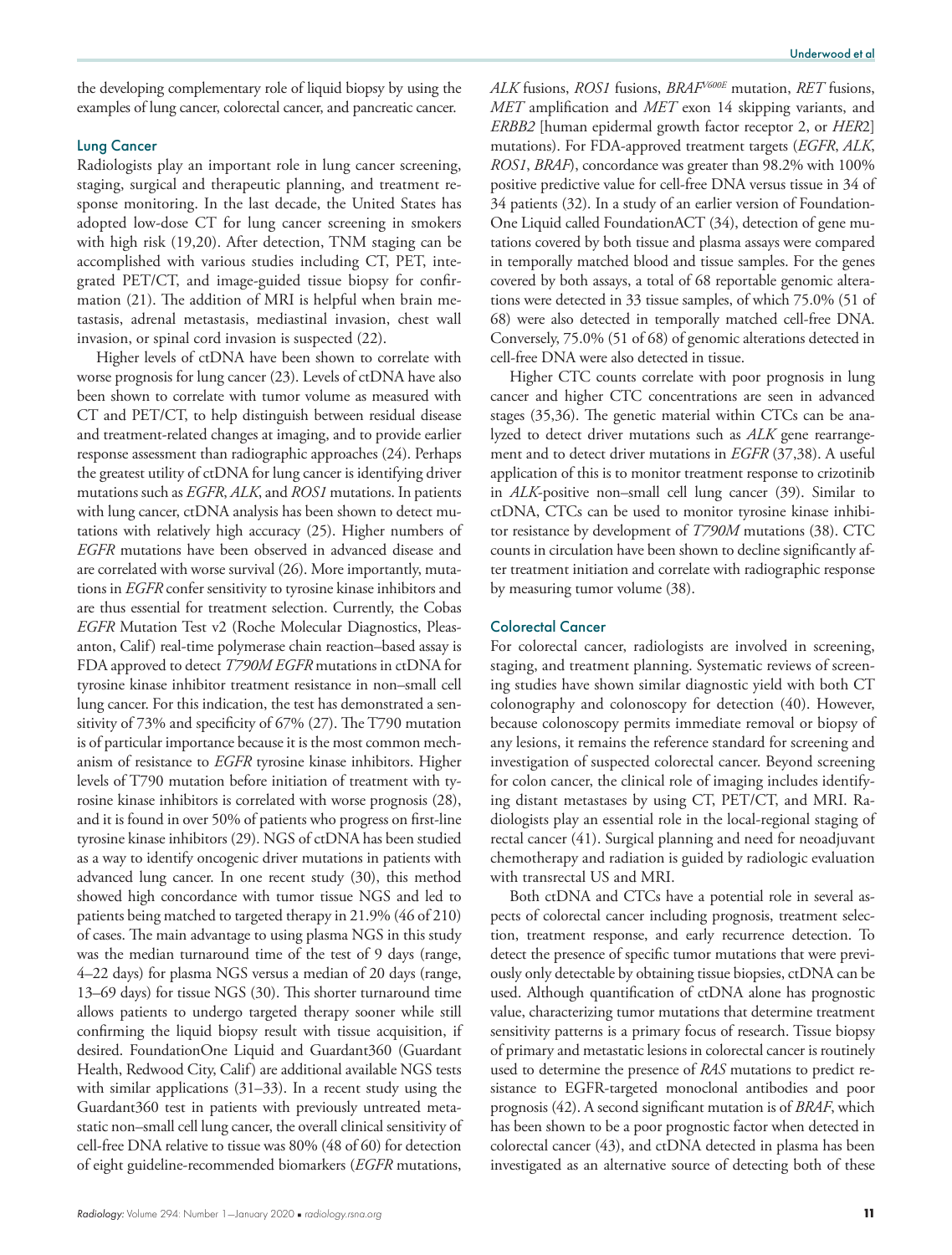mutations with a mutation concordance level between tissue and plasma ranging from 72%–96% for *KRAS* and 87%–100% for *BRAF* (44–47). Microsatellite instability and tumor mutational burden are additional useful predictive biomarkers. These tumor characteristics indicate patients can clinically benefit from cancer immunotherapy agents such as pembrolizumab, which is FDA approved for unresectable or metastatic solid tumors with mismatch repair deficiency or microsatellite instability (48). Microsatellite instability testing is typically performed with tumor tissue testing by using polymerase chain reaction. However, NGS analysis of ctDNA has also been shown to be highly sensitive for this purpose (49).

A challenge in colorectal cancer therapy is the development of resistance to treatment with mutations of *RAS* after initiation of treatment with anti-EGFR antibody agents. Tumor heterogeneity and evolution over time need to be considered but multisite serial tissue biopsy is not always feasible. Studies have shown ctDNA profiles can accurately detect these mutations in the plasma prior to radiologic progression (50,51). Additionally, ctDNA characterization allows for detection of resistance mechanisms occurring in separate metastatic lesions simultaneously and for assessment of resistance overcoming therapies (52). An emerging role of ctDNA in colorectal cancer involves developing a mechanism to identify patients at high risk for recurrence through detection of molecular residual disease. This can be accomplished by monitoring patients for mutation-positive ctDNA following curative resection of colorectal cancer (53,54).

CTC counts in the peripheral blood by using CellSearch analysis have been shown to be an independent prognostic factor of poor progression-free survival and overall survival (16). CellSearch has since been given FDA approval for prognostication in colorectal cancer and can be used clinically alongside imaging findings. In a study by Cohen et al (16) of patients with metastatic colorectal cancer, CTCs had an overall sensitivity of 27% (95% confidence interval: 17%, 39%) and specificity of 93% (95% confidence interval: 89%, 96%) for progressive disease or death. For nonmetastatic colorectal cancer, postoperative presence of CTCs in the blood is also associated with worse overall survival (55). Tissue biopsy in colorectal cancer is routinely used to determine the presence of *KRAS* mutations to predict resistance to EGFR-targeted monoclonal antibodies and a poor prognosis (42). Concordance rate in *KRAS* mutation status between CTCs and primary tumors has been found to be 50%–77% in various studies (56,57). This variability in concordance could be explained by intratumor heterogeneity or metastatic lesions with various mutation statuses (58). CTC-derived xenografts could also play a role in treatment selection because they can allow testing with drug sensitivity assays, potentially predicting patients' response to multiple agents in a relatively short period (59). Many CTC collection methods have diminished sensitivity for epithelialto-mesenchymal transition cells (Table 2). To address this deficiency, systems such as CanPatrol (SurExam, Guangzhou, China), which screens for both epithelial and mesenchymal cell markers, have been developed. Counts using this more sensitive method correlate with clinical stage, lymph node involvement, and metastases (60).

## Pancreatic Cancer

Imaging of the pancreas plays a key role in the characterization of pancreatic focal lesions and in the staging, surgical planning, and treatment monitoring of pancreatic cancer. Diagnosis of pancreatic cancer relies on clinical symptoms followed by imaging with US, CT, MRI, PET, and endoscopic US. CT is the imaging modality of choice for evaluation of pancreatic cancer, although US, endoscopic US, contrast material–enhanced US, and MRI with MR cholangiopancreatography provide complementary information. Endoscopic US is the most sensitive modality for the early detection of lesions; it allows relatively easy access to the pancreas for tissue diagnosis by using fine-needle aspiration and contributes to tumor staging. MRI with MR cholangiopancreatography and PET scanning can also have a successful role as a secondary imaging modality under special circumstances when CT and endoscopic US are not diagnostic (61).

The potential role of ctDNA in several aspects of pancreatic cancer includes screening, prognosis, treatment selection, and detection of recurrence. Some small studies have demonstrated that ctDNA can be detected in a majority of patients with metastatic pancreatic cancer (44). A study of combinations of tumorspecific circulating proteins and cell-free DNA mutations in the peripheral blood for the early detection of potentially resectable pancreatic cancers (62) demonstrated a sensitivity of approximately 75% and high specificity. Although molecular analysis is not always performed in the diagnostic evaluation for pancreatic masses, certain mutations in pancreatic cancer may have prognostic and therapeutic significance. Potentially useful mutations include activating mutations of *KRAS* and inactivating mutations of *CDKN2A, TP53, SMAD4,* and *BRCA*2 (63). *KRAS* mutations are of particular importance due to the likelihood that they are an early oncogenic event and the fact that they are found in around 90% of pancreatic adenocarcinomas, making them an ideal target for detecting presence of ctDNA (64). Multiple reports have shown concordance between ctDNA mutations and matched tumor mutations detected in tissue samples (65,66). The frequency of *KRAS* mutations combined with high concordance could theoretically lead to ctDNA-based screening for pancreatic cancer.

While the majority of patients present with unresectable disease, ctDNA has a potential role in monitoring those who do undergo surgical resection. In a study by Sausen et al (67), digital polymerase chain reaction was used to analyze ctDNA in the plasma of 51 patients with pancreatic cancer after surgery. Use of ctDNA helped to detect recurrence 6.5 months earlier than did evidence at CT imaging (recurrence was detected at an average of 3.1 months after surgery by using ctDNA compared with 9.6 months by using CT imaging). Clinically actionable mutations are limited with respect to FDA-approved agents for pancreatic cancer. Actionable genetic alterations, however, were identified in over a third of the patients for which FDA-approved agents exist for alternate indications (67). One such example is amplification of the HER2/neu tyrosine kinase *ERBB2,* for which trastuzumab is commonly used in breast cancer. As with colorectal cancer, microsatellite instability status is also of potential significance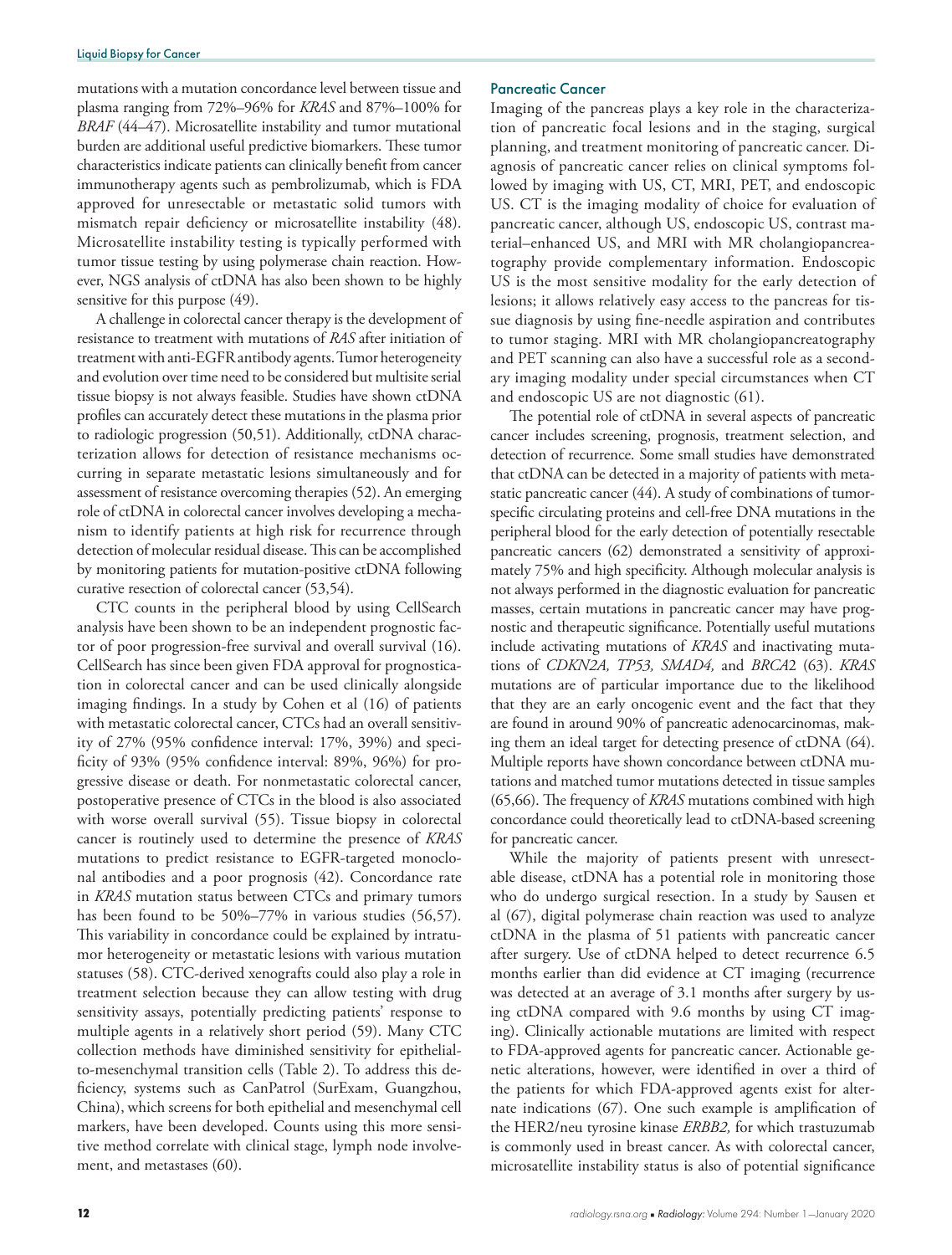in pancreatic cancer, which can be monitored with NGS of ctDNA (49). Microsatellite instability in pancreatic cancer is not as well characterized as with colorectal cancer. However, it is being investigated as a biomarker to predict response to immunotherapy, surgery, and radiation therapy (68,69).

Early studies of CTC detection in pancreatic cancer have mostly involved CTC capture with antibodies to epithelial cell surface antigens and relatively low rates of CTC detection (5%– 50%) (70–72). One barrier to the use of CTCs in pancreatic cancer is the predilection of this cancer for epithelial-to-mesenchymal transition over other cancers, resulting in limited sensitivity of systems such as CellSearch. Studies have shown CTC detection with CellSearch in only 5% of patients before treatment initiation (71). Studies involving methods using epithelialto-mesenchymal transition cell-sensitive techniques show more promise as possible screening or surveillance tools. One study by Khoja et al (73) comparing a filter-based method to CellSearch showed higher CTC detection rates (93% vs 40%, respectively).

Use of CTCs to monitor therapy response has not been extensively investigated for pancreatic cancer but a study in xenograft mouse models of pancreatic cancer showed a correlation between CTC count detected with microfluidic chip methods and tumor size (74). Additionally, Ren et al (75) examined CTC count in response to 5-fluorouracil chemotherapy in a group of 41 patients with advanced disease showing a reduction in the number of patients positive for CTC during therapy (75).

## Other Cancers

While the discussion of the diseases above serves to demonstrate how liquid biopsy for cancer is being investigated, it is far from comprehensive. There are many other cancers such as prostate and breast cancer for which the role of imaging is likely to be influenced by liquid biopsy. In breast cancer, for example, radiology is involved in screening mammography, tissue biopsy, and disease monitoring (76,77). There is little data on liquid biopsy as a screening tool in breast cancer, but CancerSEEK (Thrive Earlier Detection, Cambridge, Mass) is one assay that has been tested for this application (see "Advantages and Disadvantages of Liquid Biopsy" section) (62). Aside from screening, CTC enumeration in breast cancer is a fairly well-established and FDA-approved prognostic factor in metastatic disease (17,78). Also being investigated is the use of ctDNA to asses tumor mutational status, to assess early treatment response, and to monitor patients for minimal residual disease (79–83). Early results are promising, but more data are needed before these monitoring tools are routinely integrated into the clinical setting.

## Future Implications for Radiology

## Implications for Surveillance Imaging

As liquid biopsy continues to evolve, so will the role of imaging in the diagnosis and posttreatment surveillance of cancer. Improving technology and decreasing costs could allow liquid biopsy to serve as a highly sensitive and specific tool for the diagnosis and treatment of cancer in the near future. The development of screening protocols in certain patient populations

for specific cancers could lead to earlier detection of disease. Although the volume of imaging for screening purposes (such as with low-dose CT in lung cancer) may decrease, the utilization of diagnostic imaging for further localizing disease will remain constant or increase. Whereas liquid biopsy offers information regarding the presence and mutational status of disease, anatomic staging—an important prognostic factor—cannot be queried with liquid biopsy. Thus, imaging will continue to have a critical role in anatomic staging and treatment planning with liquid biopsy acting in a complementary role, resulting in more precise treatment selection based on tumor mutational status and earlier detection of disease with screening protocols.

Early clinical studies have demonstrated that liquid biopsy can detect molecular residual disease and disease that is not yet evident at imaging. It is conceivable that patients with earlystage disease could be monitored following surgery or other local-regional therapy with liquid biopsy to evaluate for residual disease prior to detectability with imaging. Large clinical studies will be needed to determine if routine imaging surveillance in the subset of patients without evidence of molecular residual disease can be substituted with serial monitoring by using liquid biopsy. Alternatively, patients with evidence of molecular residual disease may require advanced imaging studies such as PET/ CT to maximize the sensitivity for the detection of residual or metastatic disease.

## Implications for Tissue-based Diagnosis

Conversely, as this technology develops, percutaneous biopsy with image guidance is anticipated to decrease in overall volume. At the authors' institution, liquid biopsy is being used for mutation testing in cases where tissue biopsy is inadequate or not possible (see "Case Example: Liquid Biopsy in Practice" section) but is not used for any other indications. It is feasible that eventually, liquid biopsy will replace the need for tissue diagnosis in many cases where mutation status is being investigated, with biopsy being reserved for specific situations. These tests have the potential to garner significant oncologic information regarding the tumor landscape within a patient while minimizing the need for serial biopsy and thus the risk of associated complications. CT-guided percutaneous lung biopsy is one such procedure with relatively high complication rates that could be reduced or replaced by liquid biopsy. Pneumothorax is the most common complication with an occurrence rate of 17%–26.6%, and pneumothorax requiring chest tube placement occurring from 1% to 14.2% of the time (84). Pulmonary hemorrhage is the second most common complication with a rate of 4%–27%, and hemoptysis occurring in around 4% of patients (84). Air embolism and tumor seeding are two extremely rare but serious complications of lung biopsy that occur in less than 0.1% of cases (85). Although these complications are rarely life threatening, they can result in additional interventions, patient discomfort, and anxiety.

At this time, the utility of liquid biopsy for cancer screening and in the initial diagnosis of cancer remains speculative and large clinical trials will be required to determine if liquid biopsy can supplant tissue-based methods.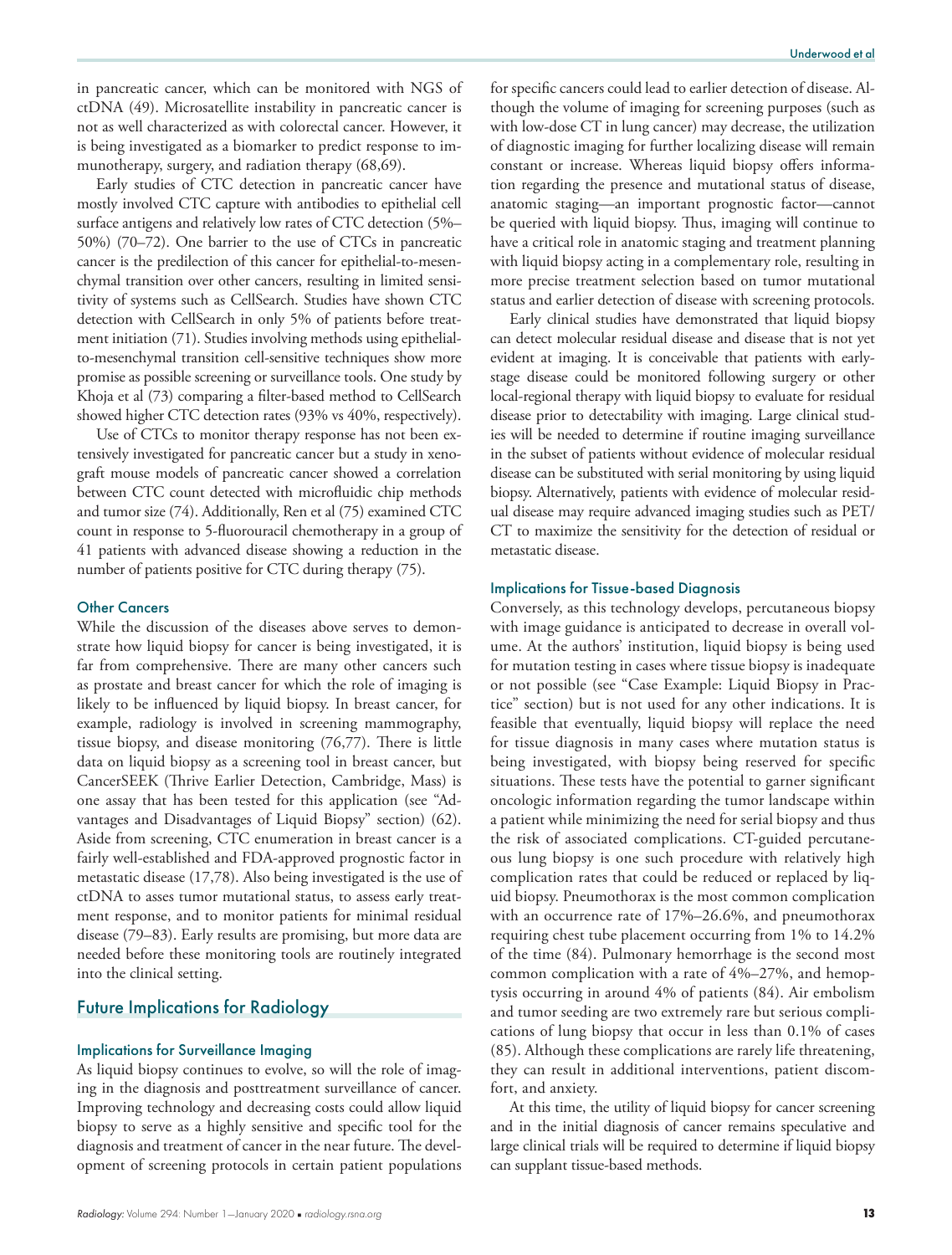

Figure 3: Chest CT in a patient with metastatic colorectal cancer demonstrates right lower lobe pulmonary mass. CT-guided biopsy confirmed mass was of colorectal origin, but scant biopsy material limited genetic characterization. Liquid biopsy detected no mutation in *KRAS* gene and patient was determined to be good candidate for anti-epidermal growth factor receptor–directed therapy.

## Case Example: Liquid Biopsy in Practice

A 49-year-old woman with a history of stage IIIB colon cancer 5 years ago presents to her primary care physician with a chief complaint of worsening wheezing when lying down for the past 4 months. After her original diagnosis of colon cancer, she underwent surgical resection followed by 6 months of adjuvant chemotherapy with folinic acid, fluorouracil, and oxaliplatin, or FOLFOX. She was subsequently followed by her oncologist for 2 years but was later lost to follow-up. At the current presentation, her primary care physician orders a chest radiograph that demonstrates a large concerning lesion in her right lung. A subsequent CT of the chest shows a large right lower lobe pulmonary mass invading the right lower lobe bronchus and possibly the pulmonary segmental arteries. Her serum carcinoembryonic antigen level is not elevated above reference range. The remainder of the staging work-up is negative (Fig 3).

A CT-guided biopsy of the lung lesion confirms metastatic colon cancer. The tumor is positive for CK20 and CDX2 and negative for TTF-1 and CK7. The material obtained during biopsy is scant and hence *KRAS* mutational status cannot be determined. This information would be helpful to the treating oncologist in determining candidacy for anti-EGFR–directed therapy, because patients with *KRAS* mutations do not benefit from anti-EGFR therapy.

The patient is disinterested in a repeat biopsy and hence liquid biopsy with NGS of ctDNA is ordered. The result is positive for *APC*, *NOTCH1,* and *TP53* mutations and negative for *KRAS* mutation. She is thus determined to be a candidate for anti-EGFR–directed therapy without the need for repeat lung biopsy.

## New Opportunities for Interventional Radiology

Current methods for liquid biopsy rely predominantly on the systemic distribution of ctDNA or CTCs in the peripheral circulation from which blood samples are obtained. There may be advantages to more targeted sampling methods of blood such as tumor draining veins, resulting in more specific localization of molecular residual disease. Venous access and blood sampling would likely have a lower risk of complications such as tumor seeding relative to percutaneous needle biopsy of tumor tissue. There are data from patients with early-stage lung cancer to support the use of selective venous sampling to improve diagnostic yield. A study by Reddy et al (86) compared peripheral blood samples to intraoperative pulmonary vein samples in patients with lung cancer resection and demonstrated a greater than 100-fold increase in the yield of CTCs in the pulmonary vein sample relative to the peripheral blood sample (86). In a rodent model, the use of pulsed focused US has been shown to stimulate the release of intracellular biomarkers, including microRNA, into the circulation (87). This method applied to clinical scenarios could result in increased quantity of biomarker yield for the purpose of guiding patient care.

Additional opportunities for interventional radiologists to use this technology lie in treatment selection and postprocedural treatment of patients with cancer. Interventional radiology plays an integral role in delivering local-regional therapies, such as ablation and embolization, for patients with both primary and metastatic disease. Treatment response monitoring and clinical follow-up may involve CT, MRI, PET, and change in tumor markers. For instance, a-fetoprotein, carcinoembryonic antigen, carbohydrate antigen 19–9 (or CA 19–9), microsatellite instability, and mutational status are all tumor markers that have been used to prognosticate and postprocedurally follow patients. As such markers have limited sensitivity and specificity, monitoring CTCs and ctDNA may serve as a helpful additional tool for interventional radiologists to monitor patients before and after procedures. Assessment of mutational status in tumor tissue has been shown to predict response to some minimally invasive therapies including ablation and embolization (88–90) and extending this concept to ctDNA assessment could be helpful for patient selection. Microsatellite instability and mutational status have historically required tissue acquisition through surgical or percutaneous biopsy. These characteristics can now be evaluated with ctDNA, which may serve as a helpful tool in the multidisciplinary treatment planning of patients with cancer.

## Advantages and Disadvantages of Liquid Biopsy

When compared with other clinical tools for cancer care, liquid biopsy with ctDNA and CTCs has several advantages. Compared with tissue biopsy with percutaneous or endoscopic techniques, liquid biopsy has the advantage of being a noninvasive test with minimal complications. Liquid biopsy also serves as a method of overcoming intratumor heterogeneity (51,91). The limitations of both endoscopic and percutaneous biopsy methods include size-dependent visual resolution, limited needle access, user-dependent error, potential radiation exposure, invasive complications (hemorrhage, infection, tumor seeding),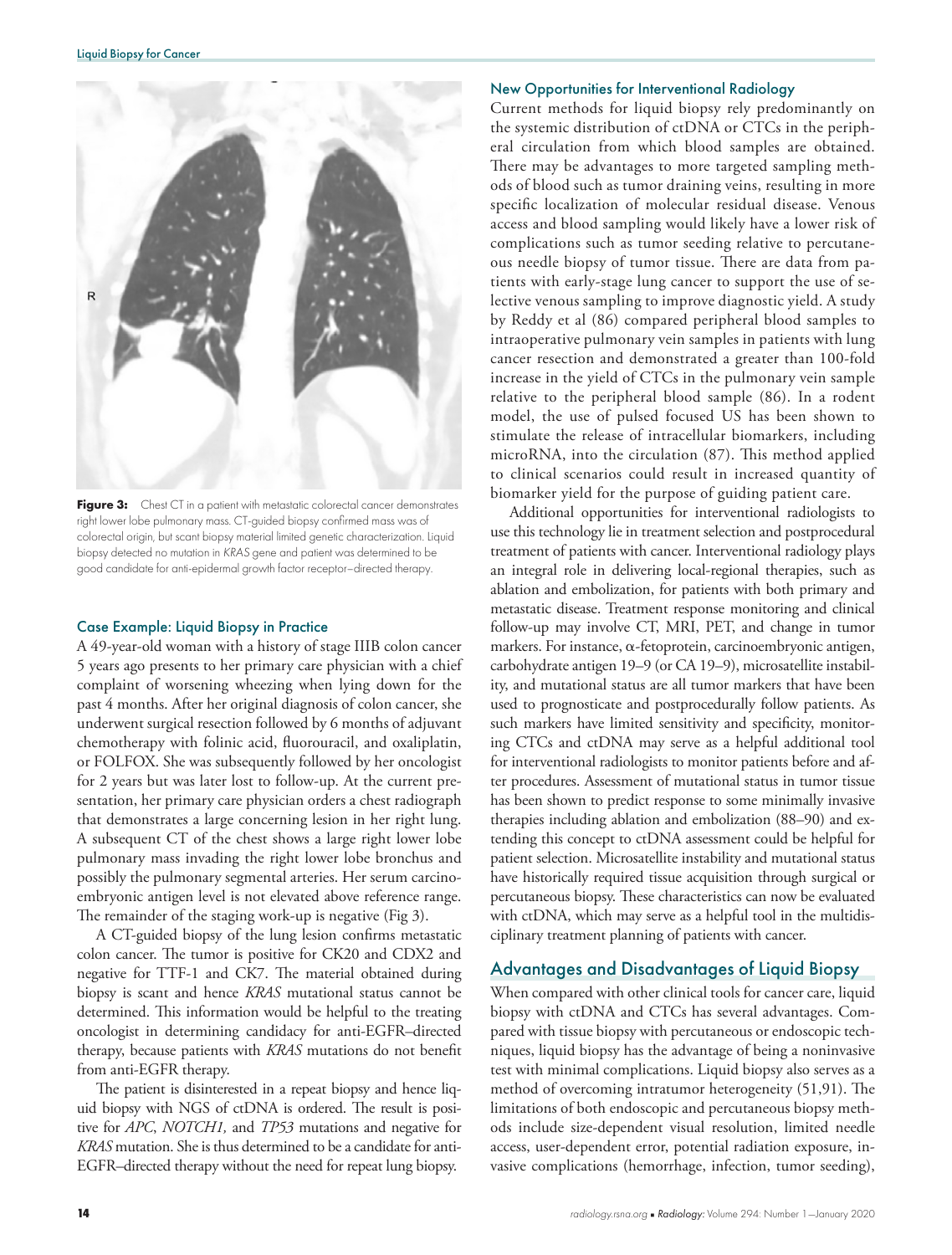and tissue sampling error. Analyses with ctDNA and CTC are not susceptible to these limitations. As demonstrated by Yoon et al (92), repetitive tissue sampling is possible and can provide satisfactory results; however, in this study the specimen was adequate for mutational analysis in only 80% of patients. This finding is similar to 74% of biopsy specimens collected for research purposes meeting quality control criteria at the National Cancer Institute Developmental Therapeutics Clinic (93). Serial blood draws with ctDNA or CTC analysis allow for a more practical means of monitoring temporal tumor progression. Liquid biopsy is also less resource intensive when compared with percutaneous tissue biopsy. Because a venous blood sample can be taken at virtually any health care facility, many patients with limited access to biopsy services would be able to undergo necessary diagnostic testing.

Compared with serum protein-based markers such as  $\alpha$ fetoprotein, carcinoembryonic antigen, and CA 19–9, liquid biopsy is a more versatile and specific tool for clinical monitoring. Although CA 19–9 for pancreatic cancer can be valuable when used alongside other diagnostic methods, sensitivity and specificity in predicting malignant versus benign pancreatic disease is limited (47% and 88%, respectively, in one recent meta-analysis [94]). Studies have shown that quantification of ctDNA *KRAS* mutations may serve as a complementary marker to CA 19–9, especially for the 10%–15% of patients who do not produce high levels of CA 19–9 due to lack of expression of Lewis body antigen (95,96). When used in conjunction, these complementary blood tests could lead to a more sensitive and specific method for patient monitoring. Carcinoembryonic antigen and CA 19–9 have both been used for detection and monitoring in patients with colorectal cancer, with elevated levels being associated with a poor prognosis. These biomarkers, however, are nonspecific and may be elevated due to unrelated conditions (97,98). When compared with these nonspecific blood markers, ctDNA and CTC analysis have the advantage of being tumor specific and may allow for more accurate detection and monitoring in patients with high risk.

Liquid biopsy also has several disadvantages. Whereas certain genetic and/or epigenetic profiles or cell surface markers garnered from liquid biopsies may point to a specific cancer type (62,99), it cannot comprehensively localize disease. Imaging is still vital for localization of primary and metastatic sites. Another disadvantage is cost. Although liquid biopsy is less resource intensive at the time of acquisition, initial equipment setup and processing can be expensive. It is important to note that there are significant variations in levels of biomarkers depending on cancer type, cancer stage, and tumor burden (24,44,100). Thus, the initial utility for liquid biopsy may be greater with metastatic disease versus localized tumors. Many clinically significant mutations can be assessed for through sequencing of CTC DNA and ctDNA; however, not every gene covered by tissue genetic sequencing has a liquid biopsy analog.

Sensitivity and specificity of liquid biopsy assays will need to be optimized before each test is ready for wide-based applications such as screening. Significant progress is being made in this area. As mentioned previously, one blood test called

CancerSEEK (a combined protein biomarker and ctDNA assay) was recently studied as a screening tool for eight different cancer types (ovary, liver, stomach, pancreas, esophagus, colorectal, lung, and breast) and had a median sensitivity of 70% ( $P < .001$ , one-sided binomial test) and ranged from 98% in ovarian cancers to 33% in breast cancers. At this sensitivity, the specificity was greater than 99%, with only seven of the 812 individuals without known cancers scoring positive (62). Radiology screening programs have demonstrated mortality benefit at the population level. Breast cancer screening with mammography reduces breast cancer–related mortality by at least 20% as demonstrated with pooled estimates from randomized clinical trials (76,77). Similarly, lung cancer–related mortality has been reduced with low-dose CT for lung cancer screening (19,20). Clinical trials involving imaging and other screening tests paired with blood biomarkers will be needed to determine if there is benefit to such applications.

In the era in which cytotoxic chemotherapy and surgical resection were the mainstays of cancer treatment, tissue biopsy fulfilled the need for pathologic diagnosis. As repetitive genetic testing plays an increasing role in the diagnosis and treatment of solid tumors and as cancer treatment continues to move toward a focus on targeted precision medicine, liquid biopsy has the potential to become an adjunct or alternative to tissue biopsies and protein-based markers.

## **Conclusion**

More clinical data are needed with regard to liquid biopsy biomarkers and analytic techniques in cancer, especially given the relatively low blood concentrations of these markers. Current technology detects only focused gene expression and tumor activity at a clinical level, but improvement of these methods to broad multiorgan cancer detection with more extensive tumor analysis is on the horizon (62). Emerging technologies will likely have high costs, but as the industry evolves, liquid biopsy may reach a cost-effective medium. Understanding the utility of liquid biopsy is necessary to prepare for the challenges that will arise in the current diagnostic workflow of cancer and to anticipate the additional opportunities radiologists may have to use this technology.

**Acknowledgment:** We thank Erin Moore, MA, for her time, patience, and valuable input in converting concepts into illustrations.

**Disclosures of Conflicts of Interest: J.J.U.** disclosed no relevant relationships. **R.S.Q.** disclosed no relevant relationships. **S.P.K.** Activities related to the present article: disclosed no relevant relationships. Activities not related to the present article: is a consultant for GE Healthcare, Koo Foundation, and Medtronic; provided expert testimony for Lopez McHugh LLP; has grants/grants pending with Angiodynamics; received payment for lectures including service on speakers bureaus from Medtronic; received payment for manuscript preparation from Endovascular Today; receives royalties from Elsevier and Springer; holds stock/stock options in Althea Health. Other relationships: disclosed no relevant relationships. **H.S.** disclosed no relevant relationships. **A.R.S.** Activities related to the present article: disclosed no relevant relationships. Activities not related to the present article: is a consultant for Guardant Health. Other relationships: disclosed no relevant relationships. **M.S.B.** Activities related to the present article: disclosed no relevant relationships. Activities not related to the present article: is a consultant for Boston Biomedical, Exelxis, Genetech, Guardant, and Ipsen; received payment for lectures including service on speakers bureaus from Bristol-Myers Squibb, Genetech, and Ipsen. Other relationships: disclosed no relevant relationships. **P.D.S.** disclosed no relevant relationships.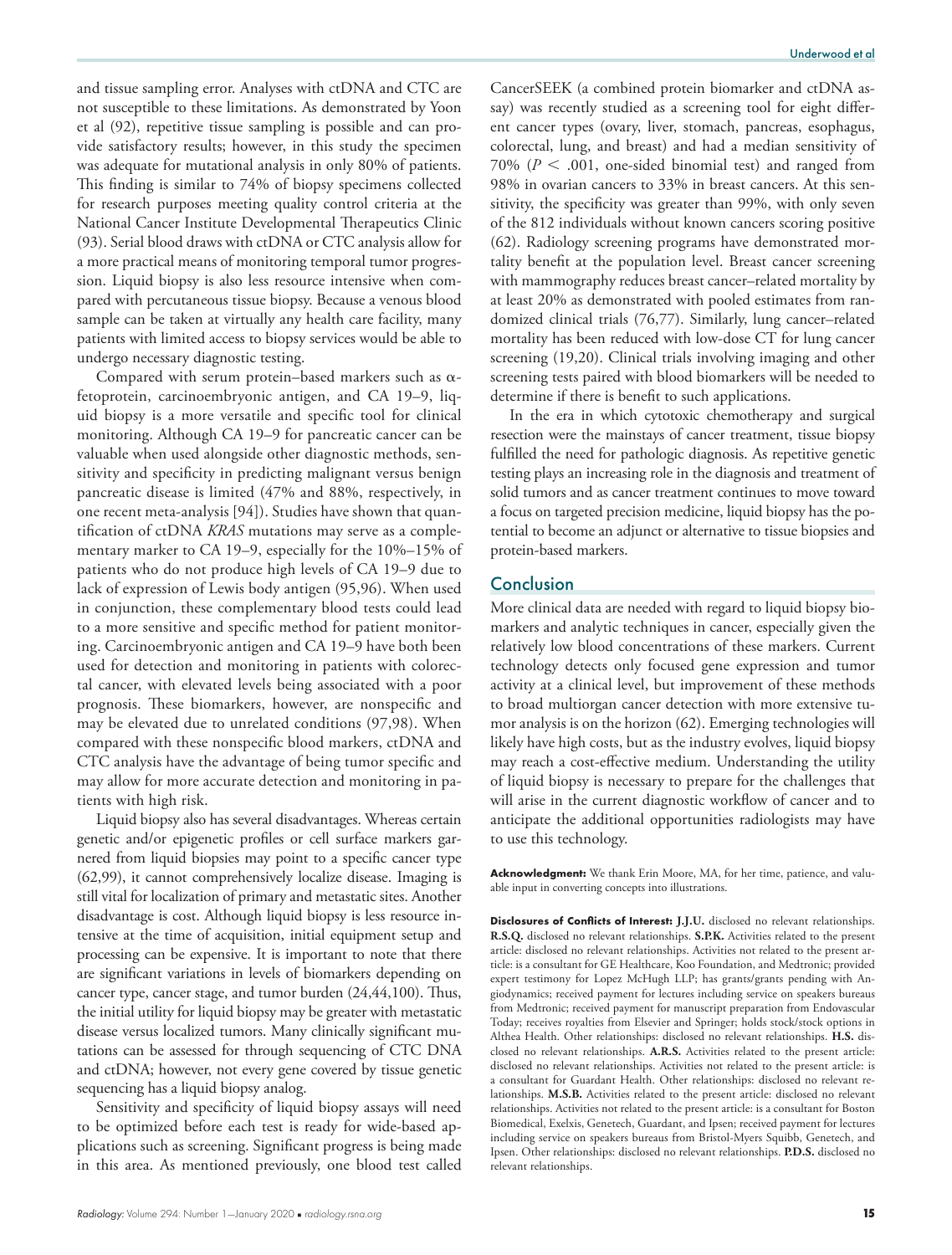#### References

- 1. Hricak H. 2016 New Horizons Lecture: Beyond Imaging-Radiology of Tomorrow. Radiology 2018;286(3):764–775.
- 2. Hensley CT, Faubert B, Yuan Q, et al. Metabolic Heterogeneity in Human Lung Tumors. Cell 2016;164(4):681–694.
- 3. Huang M, Shen A, Ding J, Geng M. Molecularly targeted cancer therapy: some lessons from the past decade. Trends Pharmacol Sci 2014;35(1):41–50.
- 4. Turner NC, Reis-Filho JS. Genetic heterogeneity and cancer drug resistance. Lancet Oncol 2012;13(4):e178–e185.
- 5. Spill F, Reynolds DS, Kamm RD, Zaman MH. Impact of the physical microenvironment on tumor progression and metastasis. Curr Opin Biotechnol 2016;40:41–48.
- 6. Kalluri R, Weinberg RA. The basics of epithelial-mesenchymal transition. J Clin Invest 2009;119(6):1420–1428.
- 7. Jing Y, Han Z, Zhang S, Liu Y, Wei L. Epithelial-Mesenchymal Transition in tumor microenvironment. Cell Biosci 2011;1(1):29.
- 8. Thierry AR, El Messaoudi S, Gahan PB, Anker P, Stroun M. Origins, structures, and functions of circulating DNA in oncology. Cancer Metastasis Rev 2016;35(3):347–376.
- 9. Chen L, Bode AM, Dong Z. Circulating Tumor Cells: Moving Biological Insights into Detection. Theranostics 2017;7(10):2606–2619.
- 10. Diehl F, Schmidt K, Choti MA, et al. Circulating mutant DNA to assess tumor dynamics. Nat Med 2008;14(9):985–990.
- 11. Tie J, Semira C, Gibbs P. Circulating tumor DNA as a biomarker to guide therapy in post-operative locally advanced rectal cancer: the best option? Expert Rev Mol Diagn 2018;18(1):1–3.
- 12. Sumanasuriya S, Lambros MB, de Bono JS. Application of Liquid Biopsies in Cancer Targeted Therapy. Clin Pharmacol Ther 2017;102(5):745–747.
- 13. Drilon A, Nagasubramanian R, Blake JF, et al. A Next-Generation TRK Kinase Inhibitor Overcomes Acquired Resistance to Prior TRK Kinase Inhibition in Patients with TRK Fusion-Positive Solid Tumors. Cancer Discov 2017;7(9):963–972.
- 14. Allard WJ, Matera J, Miller MC, et al. Tumor cells circulate in the peripheral blood of all major carcinomas but not in healthy subjects or patients with nonmalignant diseases. Clin Cancer Res 2004;10(20):6897–6904.
- 15. Meng S, Tripathy D, Frenkel EP, et al. Circulating tumor cells in patients with breast cancer dormancy. Clin Cancer Res 2004;10(24):8152–8162.
- 16. Cohen SJ, Punt CJ, Iannotti N, et al. Relationship of circulating tumor cells to tumor response, progression-free survival, and overall survival in patients with metastatic colorectal cancer. J Clin Oncol 2008;26(19):3213–3221.
- 17. Cristofanilli M, Hayes DF, Budd GT, et al. Circulating tumor cells: a novel prognostic factor for newly diagnosed metastatic breast cancer. J Clin Oncol 2005;23(7):1420–1430.
- 18. de Bono JS, Scher HI, Montgomery RB, et al. Circulating tumor cells predict survival benefit from treatment in metastatic castration-resistant prostate cancer. Clin Cancer Res 2008;14(19):6302–6309.
- 19. Moyer VA; U.S. Preventive Services Task Force. Screening for lung cancer: U.S. Preventive Services Task Force recommendation statement. Ann Intern Med 2014;160(5):330–338.
- 20. National Lung Screening Trial Research Team, Aberle DR, Adams AM, et al. Reduced lung-cancer mortality with low-dose computed tomographic screening. N Engl J Med 2011;365(5):395–409.
- 21. Detterbeck FC, Boffa DJ, Kim AW, Tanoue LT. The Eighth Edition Lung Cancer Stage Classification. Chest 2017;151(1):193–203.
- 22. Hochhegger B, Marchiori E, Sedlaczek O, et al. MRI in lung cancer: a pictorial essay. Br J Radiol 2011;84(1003):661–668.
- 23. Sozzi G, Roz L, Conte D, et al. Plasma DNA quantification in lung cancer computed tomography screening: five-year results of a prospective study. Am J Respir Crit Care Med 2009;179(1):69–74.
- 24. Newman AM, Bratman SV, To J, et al. An ultrasensitive method for quantitating circulating tumor DNA with broad patient coverage. Nat Med 2014;20(5):548–554.
- 25. Mlika M, Dziri C, Zorgati MM, Ben Khelil M, Mezni F. Liquid Biopsy as Surrogate to Tissue in Lung Cancer for Molecular Profiling: A Meta-Analysis. Curr Respir Med Rev 2018;14(1):48–60.
- 26. Alegre E, Fusco JP, Restituto P, et al. Total and mutated EGFR quantification in cell-free DNA from non-small cell lung cancer patients detects tumor heterogeneity and presents prognostic value. Tumour Biol 2016;37(10):13687–13694.
- 27. Thress KS, Brant R, Carr TH, et al. EGFR mutation detection in ctDNA from NSCLC patient plasma: A cross-platform comparison of leading technologies to support the clinical development of AZD9291. Lung Cancer 2015;90(3):509–515.
- 28. Wang Z, Chen R, Wang S, et al. Quantification and dynamic monitoring of EGFR T790M in plasma cell-free DNA by digital PCR for prognosis of EGFR-TKI treatment in advanced NSCLC. PLoS One 2014;9(11):e110780.
- 29. Arcila ME, Oxnard GR, Nafa K, et al. Rebiopsy of lung cancer patients with acquired resistance to EGFR inhibitors and enhanced detection of the T790M mutation using a locked nucleic acid-based assay. Clin Cancer Res 2011;17(5):1169–1180.
- 30. Sabari JK, Offin M, Stephens D, et al. A Prospective Study of Circulating Tumor DNA to Guide Matched Targeted Therapy in Lung Cancers. J Natl Cancer Inst 2018 Nov 28 [Epub ahead of print].
- 31. Zhou C, Yuan Z, Ma W, et al. Clinical utility of tumor genomic profiling in patients with high plasma circulating tumor DNA burden or metabolically active tumors. J Hematol Oncol 2018;11(1):129.
- 32. Leighl NB, Page RD, Raymond VM, et al. Clinical Utility of Comprehensive Cell-free DNA Analysis to Identify Genomic Biomarkers in Patients with Newly Diagnosed Metastatic Non-small Cell Lung Cancer. Clin Cancer Res 2019;25(15):4691–4700.
- 33. Aggarwal C, Thompson JC, Black TA, et al. Clinical Implications of Plasma-Based Genotyping With the Delivery of Personalized Therapy in Metastatic Non-Small Cell Lung Cancer. JAMA Oncol 2019;5(2):173–180.
- 34. Clark TA, Chung JH, Kennedy M, et al. Analytical Validation of a Hybrid Capture-Based Next-Generation Sequencing Clinical Assay for Genomic Profiling of Cell-Free Circulating Tumor DNA. J Mol Diagn 2018;20(5):686–702.
- 35. Hou JM, Krebs M, Ward T, et al. Circulating tumor cells as a window on metastasis biology in lung cancer. Am J Pathol 2011;178(3):989–996.
- 36. Tanaka F, Yoneda K, Kondo N, et al. Circulating tumor cell as a diagnostic marker in primary lung cancer. Clin Cancer Res 2009;15(22):6980–6986.
- 37. Pailler E, Adam J, Barthélémy A, et al. Detection of circulating tumor cells harboring a unique ALK rearrangement in ALK-positive non-small-cell lung cancer. J Clin Oncol 2013;31(18):2273–2281.
- 38. Maheswaran S, Sequist LV, Nagrath S, et al. Detection of mutations in EGFR in circulating lung-cancer cells. N Engl J Med 2008;359(4):366–377.
- 39. Aieta M, Facchinetti A, De Faveri S, et al. Monitoring and Characterization of Circulating Tumor Cells (CTCs) in a Patient With EML4-ALK-Positive Non-Small Cell Lung Cancer (NSCLC). Clin Lung Cancer 2016;17(5):e173– e177.
- 40. Duarte RB, Bernardo WM, Sakai CM, et al. Computed tomography colonography versus colonoscopy for the diagnosis of colorectal cancer: a systematic review and meta-analysis. Ther Clin Risk Manag 2018;14:349–360.
- 41. Jhaveri KS, Hosseini-Nik H. MRI of Rectal Cancer: An Overview and Update on Recent Advances. AJR Am J Roentgenol 2015;205(1):W42–W55.
- 42. Douillard JY, Oliner KS, Siena S, et al. Panitumumab-FOLFOX4 treatment and RAS mutations in colorectal cancer. N Engl J Med 2013;369(11):1023–1034.
- 43. Taieb J, Zaanan A, Le Malicot K, et al. Prognostic Effect of BRAF and KRAS Mutations in Patients With Stage III Colon Cancer Treated With Leucovorin, Fluorouracil, and Oxaliplatin With or Without Cetuximab: A Post Hoc Analysis of the PETACC-8 Trial. JAMA Oncol 2016;2(5):643–653.
- 44. Bettegowda C, Sausen M, Leary RJ, et al. Detection of circulating tumor DNA in early- and late-stage human malignancies. Sci Transl Med 2014;6(224):224ra24.
- 45. Taly V, Pekin D, Benhaim L, et al. Multiplex picodroplet digital PCR to detect KRAS mutations in circulating DNA from the plasma of colorectal cancer patients. Clin Chem 2013;59(12):1722–1731.
- 46. Thierry AR, Mouliere F, El Messaoudi S, et al. Clinical validation of the detection of KRAS and BRAF mutations from circulating tumor DNA. Nat Med 2014;20(4):430–435.
- 47. Thierry AR, El Messaoudi S, Mollevi C, et al. Clinical utility of circulating DNA analysis for rapid detection of actionable mutations to select metastatic colorectal patients for anti-EGFR treatment. Ann Oncol 2017;28(9):2149–2159.
- 48. O'Neil BH, Wallmark JM, Lorente D, et al. Safety and antitumor activity of the anti-PD-1 antibody pembrolizumab in patients with advanced colorectal carcinoma. PLoS One 2017;12(12):e0189848.
- 49. Deng A, Yang J, Lang J, et al. Monitoring microsatellite instability (MSI) in circulating tumor DNA by next-generation DNA-seq. J Clin Oncol 2018;36(15\_suppl):12025.
- 50. Misale S, Yaeger R, Hobor S, et al. Emergence of KRAS mutations and acquired resistance to anti-EGFR therapy in colorectal cancer. Nature 2012;486(7404):532–536.
- 51. Diaz LA Jr, Williams RT, Wu J, et al. The molecular evolution of acquired resistance to targeted EGFR blockade in colorectal cancers. Nature 2012;486(7404):537–540.
- 52. Russo M, Siravegna G, Blaszkowsky LS, et al. Tumor Heterogeneity and Lesion-Specific Response to Targeted Therapy in Colorectal Cancer. Cancer Discov 2016;6(2):147–153.
- 53. Ryan BM, Lefort F, McManus R, et al. A prospective study of circulating mutant KRAS2 in the serum of patients with colorectal neoplasia: strong prognostic indicator in postoperative follow up. Gut 2003;52(1):101–108.